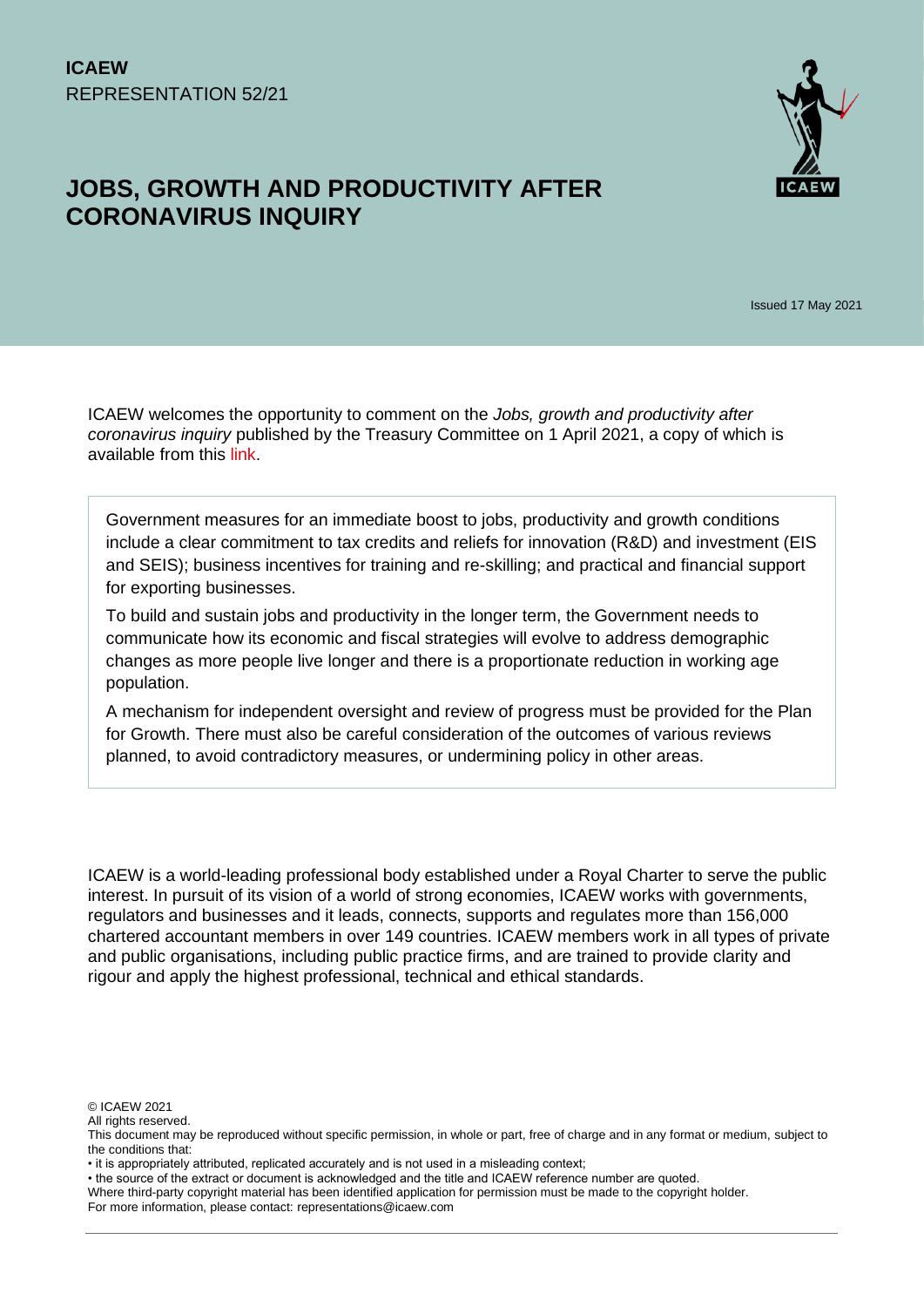**ICAEW REPRESENTATION 52/21 - JOBS, GROWTH AND PRODUCTIVITY AFTER CORONAVIRUS INQUIRY**

This response of 17 May 2021 has been prepared by ICAEW's Corporate Finance Faculty and Tax Faculty, and its public sector team.

Recognised internationally as a source of expertise on corporate finance issues and for its monthly *Corporate Financier* magazine, the Corporate Finance Faculty is responsible for ICAEW policy on corporate finance issues including submissions to consultations. The Corporate Finance Faculty's membership is drawn from professional services groups, advisory firms, companies, banks, private equity, law firms, consultants, academics and brokers.

Internationally recognised as a source of expertise, the Tax Faculty is a leading authority on taxation and is the voice of tax for ICAEW. It is responsible for making all submissions to the tax authorities on behalf of ICAEW, drawing upon the knowledge and experience of ICAEW's membership. The Tax Faculty's work is directly supported by over 130 active members, many of them well-known names in the tax world, who work across the complete spectrum of tax, both in practice and in business.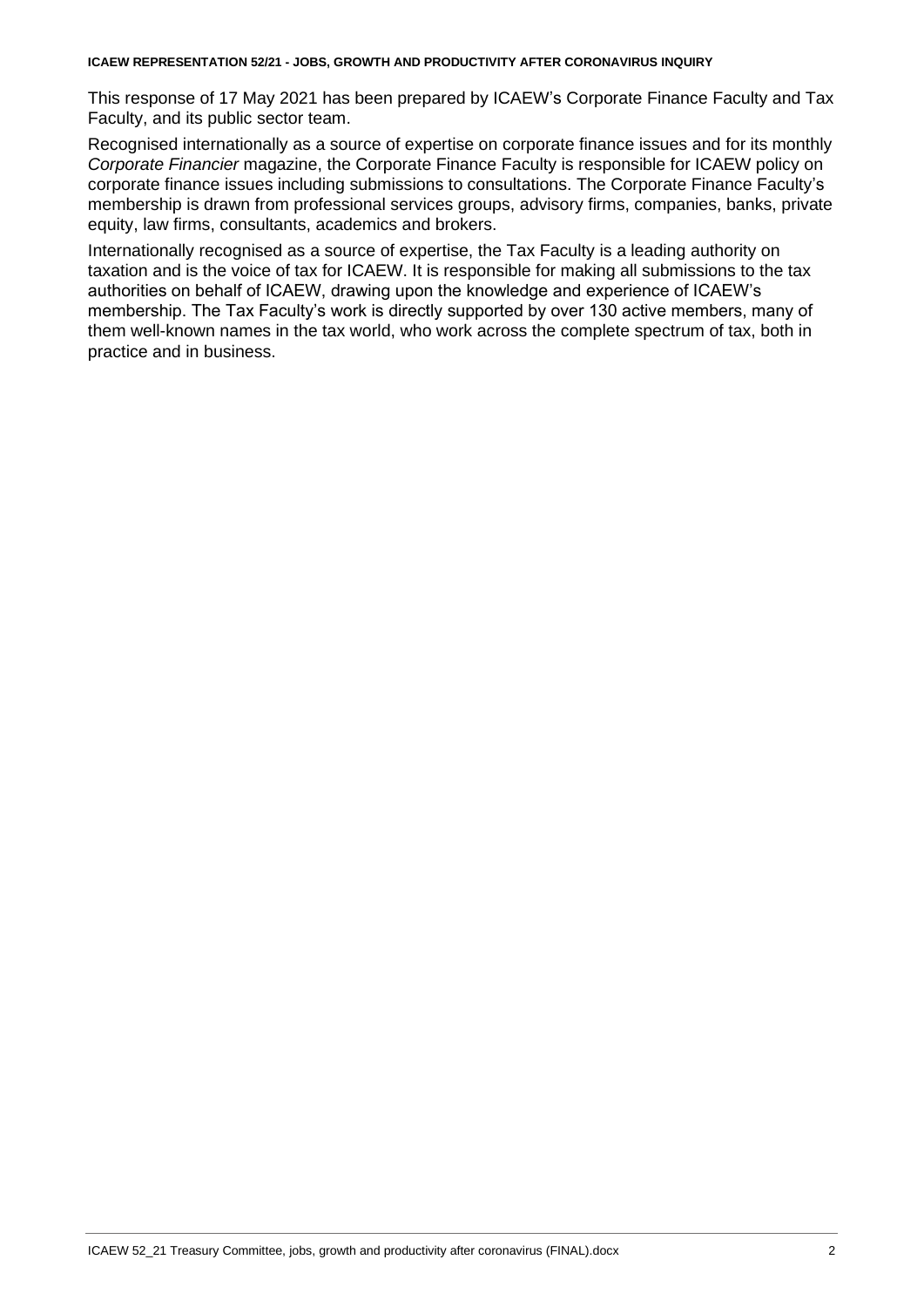## **KEY POINTS**

- 1. Government measures for an immediate boost to jobs, productivity and growth conditions include a clear commitment to tax credits and reliefs for innovation (R&D) and investment (EIS and SEIS); business incentives for training and re-skilling; and practical and financial support for exporting businesses.
- 2. To build and sustain jobs and productivity in the longer term, the Government needs to communicate how its economic and fiscal strategies will evolve to address demographic changes as more people live longer and there is a proportionate reduction in working age population.
- 3. A mechanism for independent oversight and review of progress must be provided for the Plan for Growth. There must also be careful consideration of the outcomes of various reviews planned, to avoid contradictory measures, or undermining policy in other areas.

# **JOBS, GROWTH AND PRODUCTIVITY**

#### *How much difference can government policy make to economic growth?*

- 4. Central and local government both have a key role to play in providing or enabling the physical, economic, social, legal, regulatory, financial and tax infrastructure and high-quality public services that are necessary to foster economic growth. National and local policies – and how well they are implemented – can have a significant impact on the ability of businesses to thrive or not.
- 5. Stability in policy is often just as important as the specific policy choices made. There should be sufficient advance notice for policy changes that directly affect business and consideration should be given to phasing in changes where appropriate.
- 6. Increasing investment in transport and digital infrastructure is particularly welcome, but it is important that this investment is spent in an effective way that benefits local economies across the entire country.
- 7. Both central and local government have key roles to play in supporting the emergence of sector hubs that can foster innovation and build pools of talent.
- 8. Education remains a key area for improvement, especially in STEM subjects at school and in further education, to support careers that need to be much more flexible over the course of working lives.
- 9. The Coronavirus Job Retention Scheme was designed to protect viable jobs as businesses were forced to close or reduce their activities earlier in the pandemic. Since then, there are likely to have been redundancies among staff furloughed in the initial stages, but the effect of this will have been gradual. Through changing the scheme incrementally, the economic shock of a sudden major increase in unemployment appears to have been avoided. The full impact will be seen when employers begin to pay part of the cost of wages for hours employees are furloughed from 1 August 2021 onwards. They may be less willing to support the cost themselves of employing staff who are not working.

### *What are the causes of the gap in the UK's level of productivity compared to other advanced economies, and why has productivity growth been persistently weak in the aftermath of the 2007-09 financial crisis?*

10. There are numerous potential reasons for the UK's lower level of productivity than other advanced economies and for persistently weak growth since the financial crisis, but longterm underinvestment in infrastructure and education are likely to be amongst them.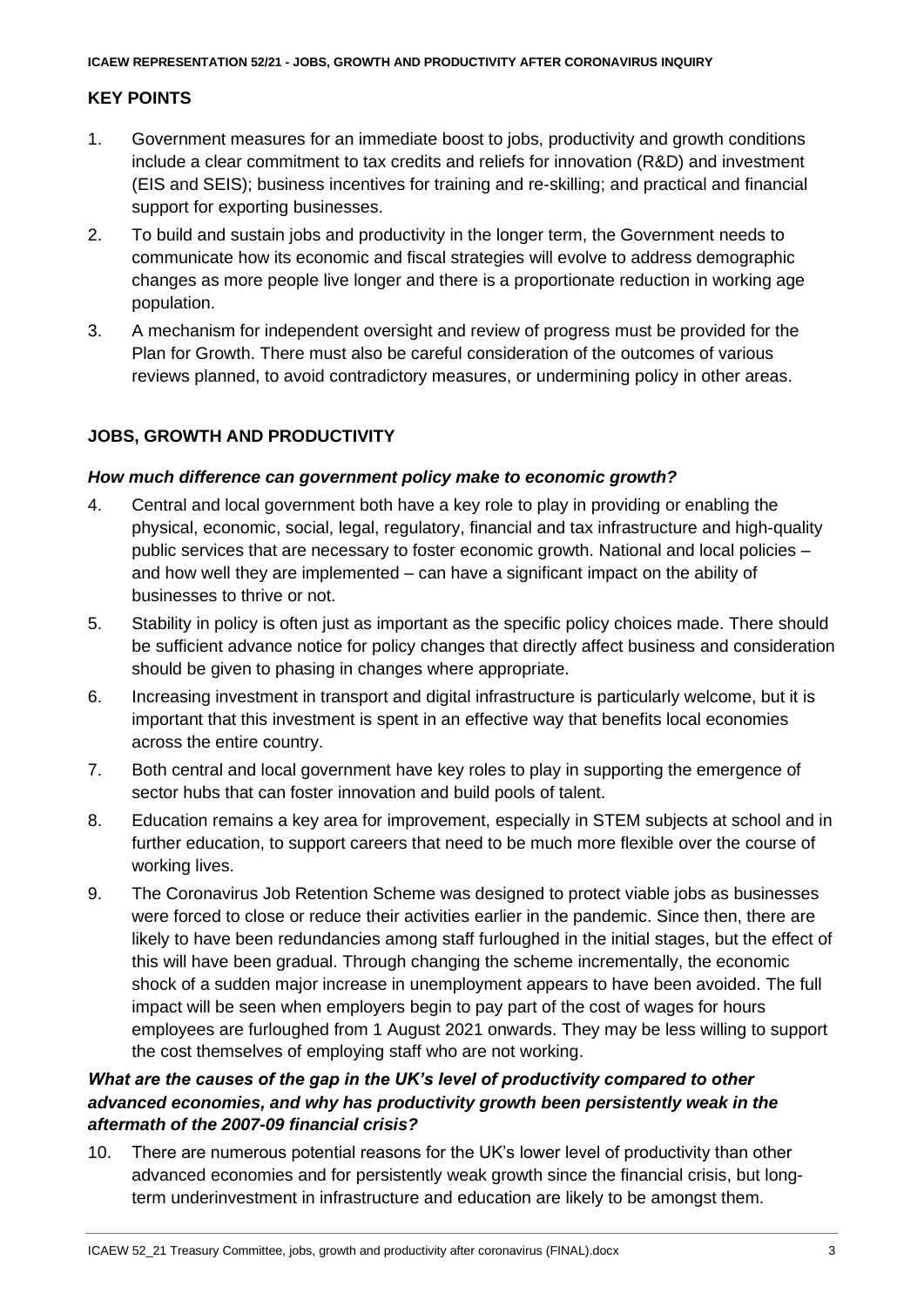#### *How successful has the Government's pandemic response been in protecting jobs to date, and how can it help reduce and mitigate the economic scarring effects of the pandemic going forward?*

- 11. The most recent Government statistics for CJRS claims made to 14 April 2021 show that:
	- Since the start of the scheme a cumulative total of 11.5 million jobs have been supported by the CJRS at various times.
	- There has been a decrease in levels of furlough between February and March 2021.
	- At 28 February, 41% of employers had staff on furlough. Provisional estimates show that this decreased to 39% of employers as at 31 March 2021.
	- 16% of employments eligible for furlough were on furlough as at 28 February. Provisional estimates show this decreased to 14% as at 31 March 2021.
	- 4.2 million employments were on furlough as at 31 March 2021.
- 12. These figures highlight the large scale of the intervention to support businesses and which was developed and rolled out at considerable speed by HMRC for which they deserve credit. As the CJRS is due to end on 30 September 2021, it remains to be seen whether many of the jobs that have been protected as set out above will nevertheless be terminated with effect from 1 October 2021. We expect that the Government will be scrutinising the economic data very carefully over the next few months to see whether the economy has recovered sufficiently to allow CJRS to be brought to an end as planned.
- 13. The CJRS was only one of a number of Government support schemes and we expect that the Government will be reviewing their effectiveness and cost over the next few months and whether any of them would be retained. There might also be a need for some other longer term support measures to be developed, and the CJRS statistics should provide an indication of sectors in need of such measures.

# *Do economic statistics adequately capture growth in the modern economy, and what lessons can be learned from the pandemic about the measurement of economic activity?*

- 14. The Office for National Statistics (ONS) has made significant progress in recent years to improve the quality of economic statistics, for example in its use of more 'big data' sources to enhance the accuracy of its calculation of GDP. However, there remain significant issues with the timeliness and presentation of economic data and there is much still to do to expand the range and quality of data sources available to the ONS.
- 15. The pandemic has further emphasised the difficulty in measuring the impact of technology on the economy, and measurement needs to adapt to changing patterns of work, for example in a likely significant increase in remote working post-pandemic.
- 16. While the ONS should continue to work on developing the quality of its statistics, and in exploring wider measures of prosperity such as wellbeing, a key lesson from the pandemic has been the ability of non-traditional sources to provide more immediate data about the economy than the much slower schedule of official statistics releases.
- 17. The pandemic has also highlighted weaknesses in the reporting of financial information by the public sector, with regular revisions in the tens of billions of pounds to monthly public sector finance statistics. Government decision-making could be improved significantly if better information was available on a timelier basis.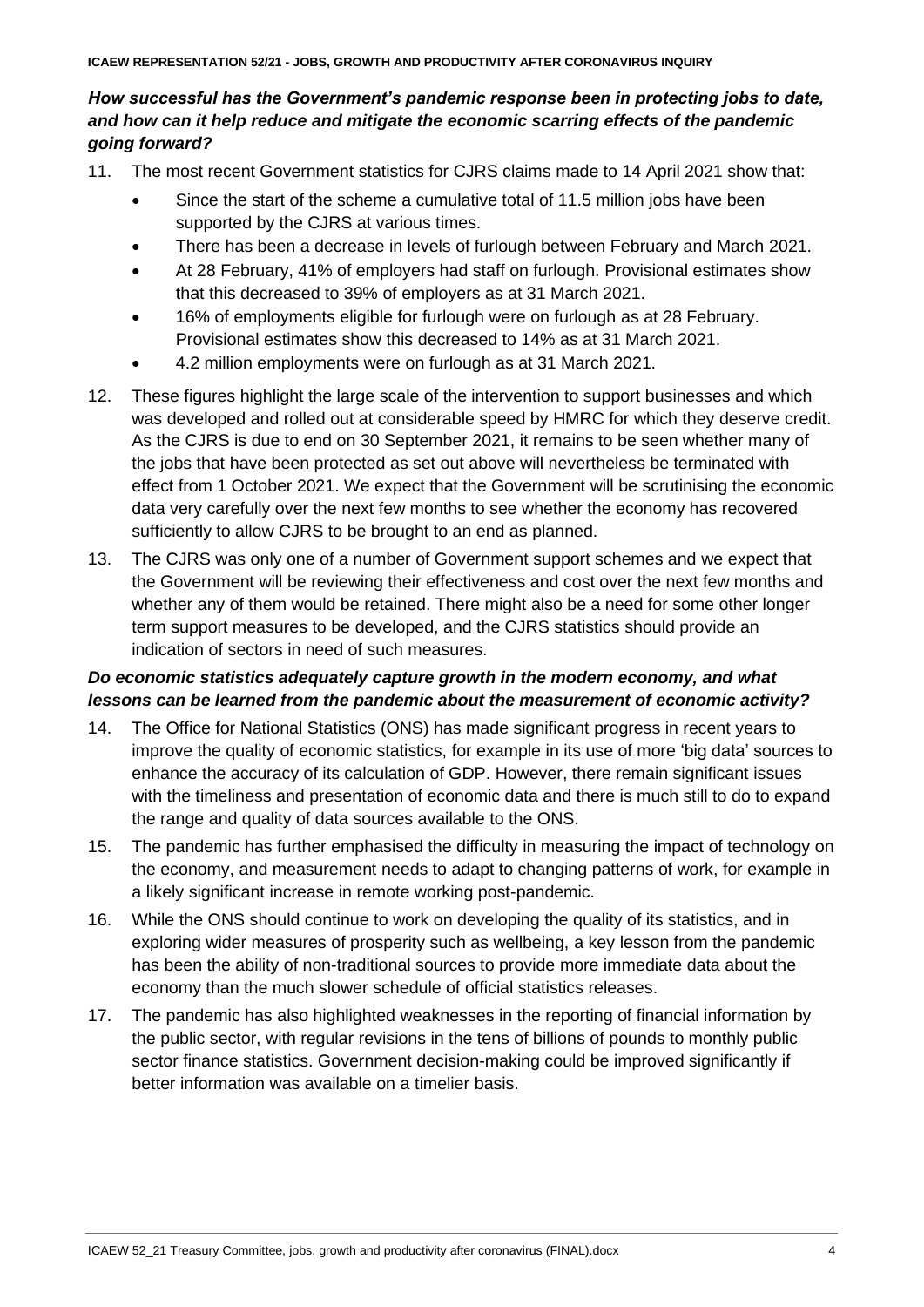*What policies are effective in helping people to reskill, move between occupations and sectors and take advantage of new opportunities? How could these be best implemented in the aftermath of the pandemic, and as technological developments such as artificial intelligence change the nature of work?*

- 18. The CJRS allowed furloughed staff to undergo training while on furlough. This aspect of the policy design will have enabled some to develop new skills to move into other areas of work.
- 19. Cost effective training and flexible work patterns will help people to retrain and move between occupations.
- 20. In its previous inquiry, the Treasury Committee considered the ongoing difficulty of the taxation of work and noted that reform of the tax treatment of the employed and selfemployed is long overdue. Generally, self-employment allows for a more flexible work pattern than employment. The rise of technology is promoting the growth of the gig economy and the ability of employers to hire labour more flexibly. However, lack of clarity over status creates problems not just in tax but also employment law more generally, where there are three possible states (employed, worker and self-employed) as against only two for tax purposes (employed or self-employed). The recent Uber case has highlighted again the problems in the area of employment law and there have been many cases in recent years about whether a person was employed or self-employed for tax purposes. These different approaches do need review so that we have one coherent system which provides certainty. Technology such as AI might help to provide more certainty on status for tax, but the tax costs and benefits entitlements will remain as key drivers to fall into either the employed or selfemployed category.
- 21. The pandemic has forced many more office-based workers to work from home for the first time. In many cases it has been demonstrated that it is not only commercially and environmentally advantageous for them to work remotely but facilitates a better work / home balance and improved wellbeing. We are now seeing more and more employers allowing employees to work some or all the time from home with far less time in the office. Recent reports suggest that the proportion of individuals who will work less than 50% of their time in the office will increase dramatically. Unfortunately, the UK tax code has demonstrated that our tax legislation does not support this 'new normal' and consequently we believe that more needs to be done to support this seismic shift in work patterns, with new legislation and new guidance from HMRC needed to facilitate certainty and support for the new home working future.
- 22. The move to home working has the potential to increase efficiency and reduce costs, for both the employer and employee. However, such a move will also have a profound impact on other areas, including existing pay rates, the reduction in office space and the need for it to be repurposed to reflect the new normal together with associated costs such as business rates, reduced transport needs, the impact on local businesses which rely on footfall, housing needs etc. In order to maximise the benefits of the new working landscape, all of these considerations need to factored in, to shape the 'new normal'.
- 23. The pandemic will have accelerated the need for workers to be flexible and to encourage them to learn, retrain and develop new skills, especially in IT. The tax system should be reviewed to ensure that it encourages these trends so that we have a well-educated, flexible, workforce which can adapt successfully to future changes.

## *Does the Government have the right mix of policies and a coherent strategy to promote long-term productivity growth and create new high-quality jobs?*

24. Clearly tax reliefs have an important role in rebuilding the economy and promoting economic growth and efficiency. Historically, reliefs that have been used successfully to encourage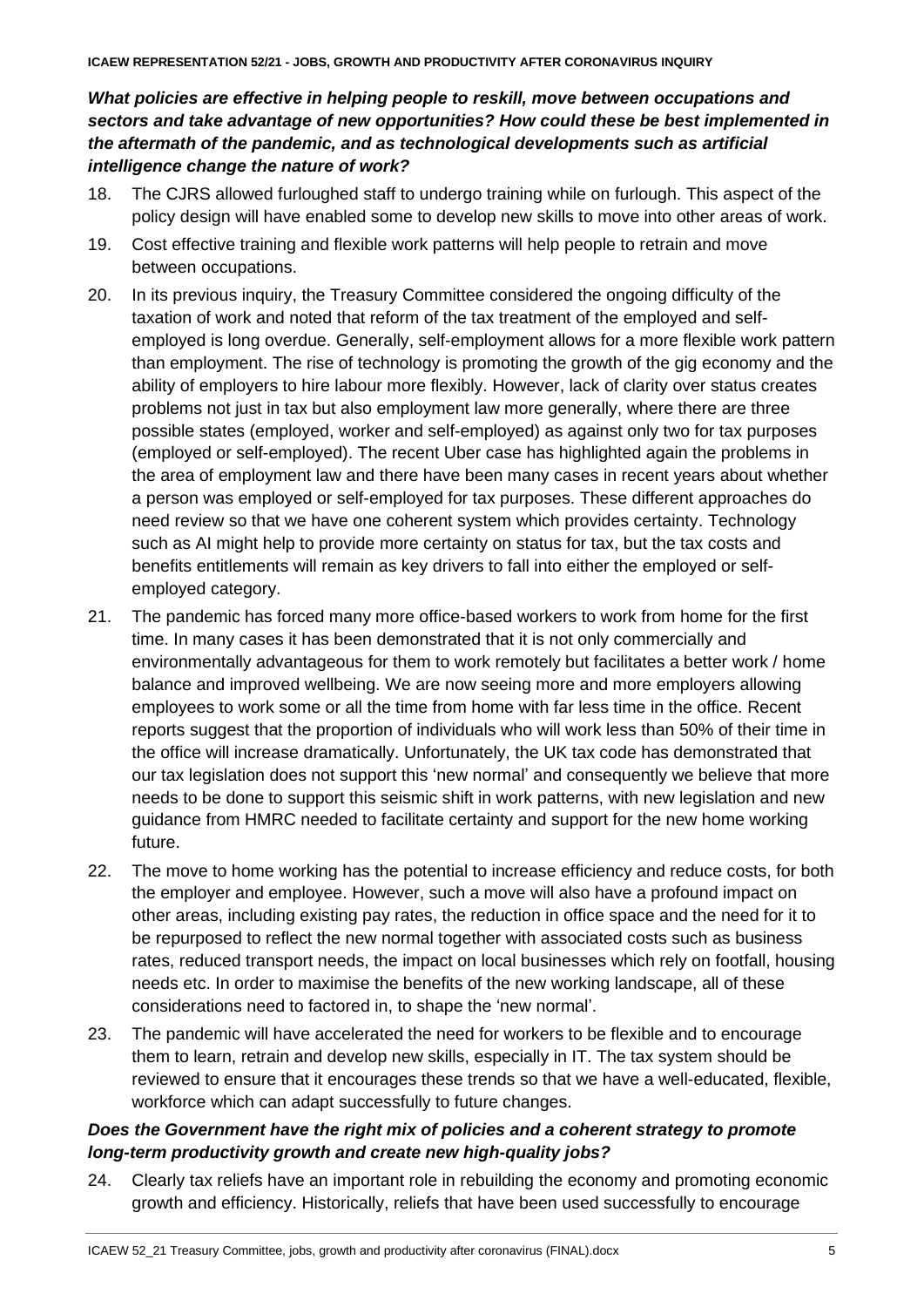#### **ICAEW REPRESENTATION 52/21 - JOBS, GROWTH AND PRODUCTIVITY AFTER CORONAVIRUS INQUIRY**

innovation and entrepreneurship include R&D tax credits and tax-advantaged schemes like SEIS and EIS. We understand the UK is anticipating record numbers of start-ups and our perception is the current regime of tax reliefs works well. We suggest better and more timely feedback would be helpful for government to review whether reliefs meet their behavioural intent.

25. The Government has signalled its intentions with policy announcements such as the new 'super deduction' and Freeports which should encourage investment which in turn should feed into long-term productivity and support (along with some of the suggestions mentioned earlier) high quality jobs. Care will need to be taken to ensure that these new reliefs are properly targeted and don't result in substitution or, worse, undesirable changes such as tax avoidance or even the encouragement of illegal activity such as money laundering. In the case of Freeports, it will need to be clear whether the jobs and investment being created are new jobs or merely existing jobs moved to a new area.

#### *Is the Government doing enough to encourage corporate investment?*

- 26. Government measures announced in the Budget have the potential to encourage corporate investment - these include reliefs for losses, a super deduction for qualifying capital expenditure and the new Freeports around England which will attract favourable tax and other incentives. As set out in our briefing for MPs on Finance (No.2) Bill 2019-21 clause 91, the full potential of the capital allowances announced will not be felt as a significant proportion of expenditure that would otherwise have qualified for capital allowances will be excluded as a result of an exclusion for leased assets. Moreover, the positive impact of the Budget announcements on investment may last only until planned corporation tax rate increases kick in for many companies.
- 27. Certain policy changes and regulatory approaches are under review which may have a range of effects on corporate investment, and an overall positive effect may not be apparent in the short term.
- 28. An example is the National Security and Investment Act which, while strengthening the government's ability to investigate and intervene in mergers, acquisitions and other deals that could threaten UK national security, introduces a substantial screening and assessment process for a very wide range of transactions. The new regime is intended to increase confidence and certainty for the public, businesses and potential investors and this may eventually increase inward investment to UK businesses. However, investment may in fact be dampened until the market becomes familiar with the new regime, as we noted in our response to the BEIS, [National Security and Investment White Paper](https://www.gov.uk/government/consultations/national-security-and-investment-proposed-reforms) in 2018<sup>2</sup>. ICAEW recognises the link between corporate investment and this legislation and continues to support BEIS' efforts to implement an efficient regime through our participation in the Expert Panel.
- 29. In another example, [Subsidy control: designing a](https://www.gov.uk/government/consultations/subsidy-control-designing-a-new-approach-for-the-uk) new approach for the UK, the need for a new regime is already overdue given that the EU state aid regime ceased to apply from 1 January 2021. The proposed approach to subsidies does not, in our view<sup>3</sup>, articulate how state support can be best harnessed to foster innovation, growth and sustainable development. A timetable has not been published for final proposals and actions to be taken, although it is certain that awarding authorities and businesses will need time to understand and use the new regime. In the meantime, we note that targeted [revisions of the EU state aid](https://ec.europa.eu/commission/presscorner/detail/en/ip_21_1605)

<sup>1</sup> [ICAEW REP 35/21](https://www.icaew.com/-/media/corporate/files/technical/icaew-representations/2021/icaew-rep-35-21-f2b19-21-clause-9-super-deductions-and-other-temporary-first-year-allowances.ashx)

<sup>2</sup> [ICAEW REP 119/18](https://icaew.access.preservica.com/index.php/IO_078440ae-5d28-480a-a844-d704a0d7ba41/)

<sup>3</sup> [ICAEW REP 33/21](https://www.icaew.com/-/media/corporate/files/technical/icaew-representations/2021/icaew-rep-33-21-subsidy-control---designing-a-new-approach-for-the-uk.ashx)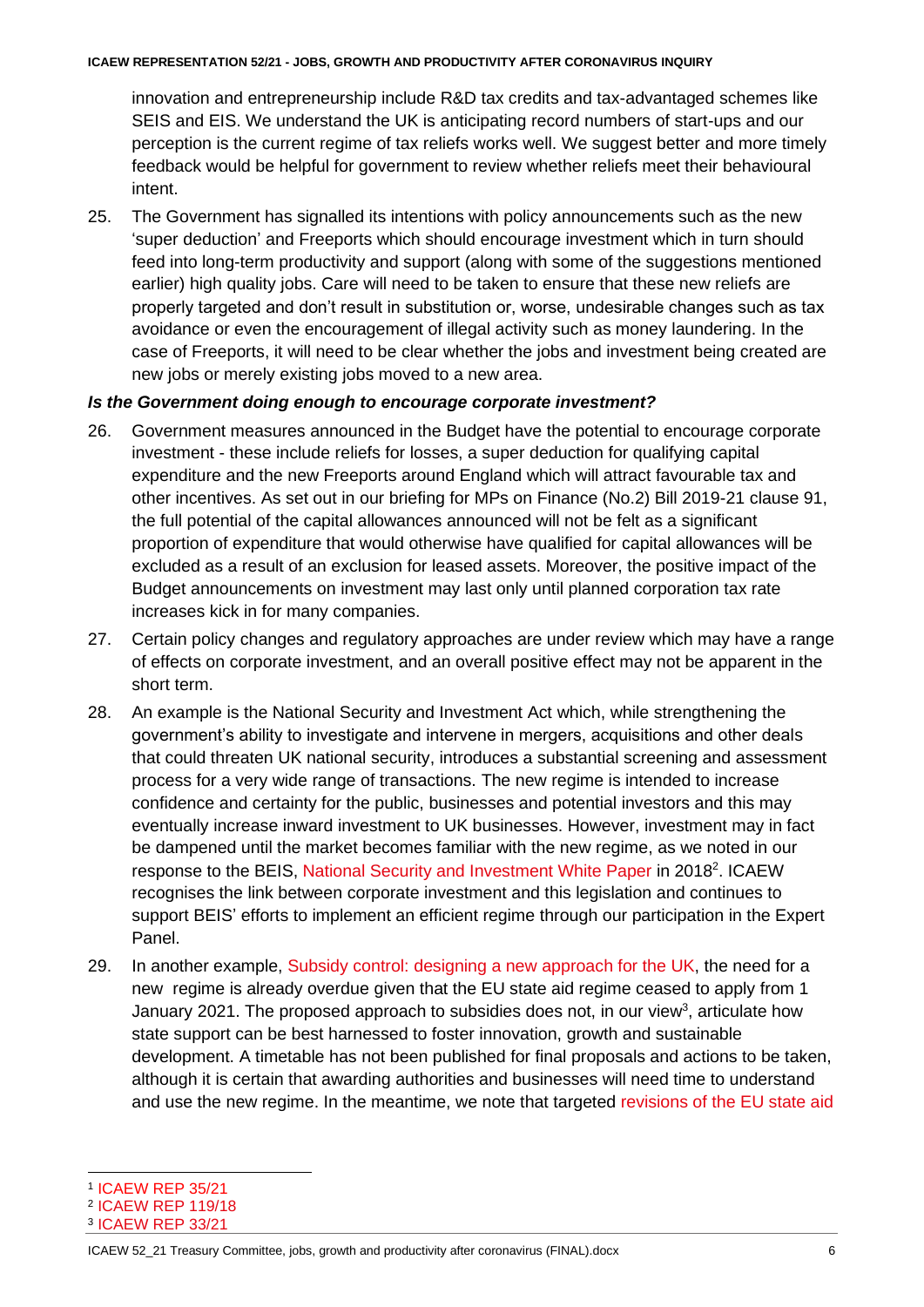[framework,](https://ec.europa.eu/commission/presscorner/detail/en/ip_21_1605) focused on research, development and innovation activities, are due to be adopted later in 2021.

- 30. There are also ongoing issues that stand in the way of businesses investing and where more is needed to be done. Two major issues that have, since the start of 2021, featured consistently in ICAEW's weekly outreach programme to members across the UK, relate to export activities, and to problems in the supply chain.
- 31. Exporting challenges reported by businesses and which provide grounds for the government to accelerate the timetable for refreshing its Export Strategy, include:
	- Bottlenecks at Companies House and HM Revenue & Customs when setting up UK bases and EORI numbers.
	- Multi-fold increases in airfreight costs.
	- Difficulties with obtaining credit insurance.
	- Tariffs on sales that fail to meet the UK origin test.
	- Uncertainty about how export duty works.
	- Multi-fold increase in cost of shipping containers, and shortage of these.
	- Red tape at customs (principally, paperwork), broker charges, import duties.
	- Export of farm machinery into EU now requires different certifications and inspections on vehicles pre-sale.
- 32. Challenges within supply chain include a scarcity of construction and manufacturing supplies (steel, foam, chips, semi-conductors, timber), stockpiling of raw materials by larger businesses, and increased demand within countries of origin. In addition, there are delays in production lines resulting from the bottlenecks described in the paragraph above. Prices are rising due to a combination of genuine logistical issues (eg freight and COVID-19) and opportunistic hiking.

#### *Is the "Plan for Growth" an adequate replacement for the "Industrial Strategy"?*

- 33. The 2017 Industrial Strategy was superseded in March 2021 by the Plan for Growth. ICAEW welcomed the framework set out in the 2017 Industrial Strategy because it indicated where and how the public and private sectors could cooperate to achieve stated policy outcomes – over the long term. A review of that framework was a reasonable step to take given the passage of time, the distinct challenges of post-COVID 19 and post-Brexit recovery, and shifting priorities at domestic and international level. We have the following observations:
- 34. The Plan for Growth is a missed opportunity to demonstrate continuity of policies. The ultimate objectives are similar to those of the Industrial Strategy – to increase productivity and earning power across the UK – albeit framed differently, namely, around innovation, skills and infrastructure. The scope of the Grand Challenges in the Industrial Strategy feature in the Plan for Growth, either under different guise or in evolved form, and it would have been efficient to make this clear. Instead of showing how the Industrial Strategy has been reviewed, retuned and carried forward into the Plan for Growth, there is picture of apparent 'loose ends'. These create uncertainty that negatively impacts market sentiment.
- 35. A range of new dedicated funds are included in the Plan for Growth, but curation and targeted signposting of these will be needed to create awareness among businesses and facilitate ease of access. It will also be important to indicate where new funds are replacements to existing funds, or fill gaps in the fund landscape.
- 36. There are few specifics in the Plan for Growth on how the new Advanced Research and Invention Agency (ARIA), an independent UK scientific research agency that is intended to fund cutting-edge science and the technology, will work alongside UK Research and Innovation, the current largest public funder of R&D in the UK. More certainty would be desirable regarding support for Innovate UK and its focus on commercialisation of R&D. It is